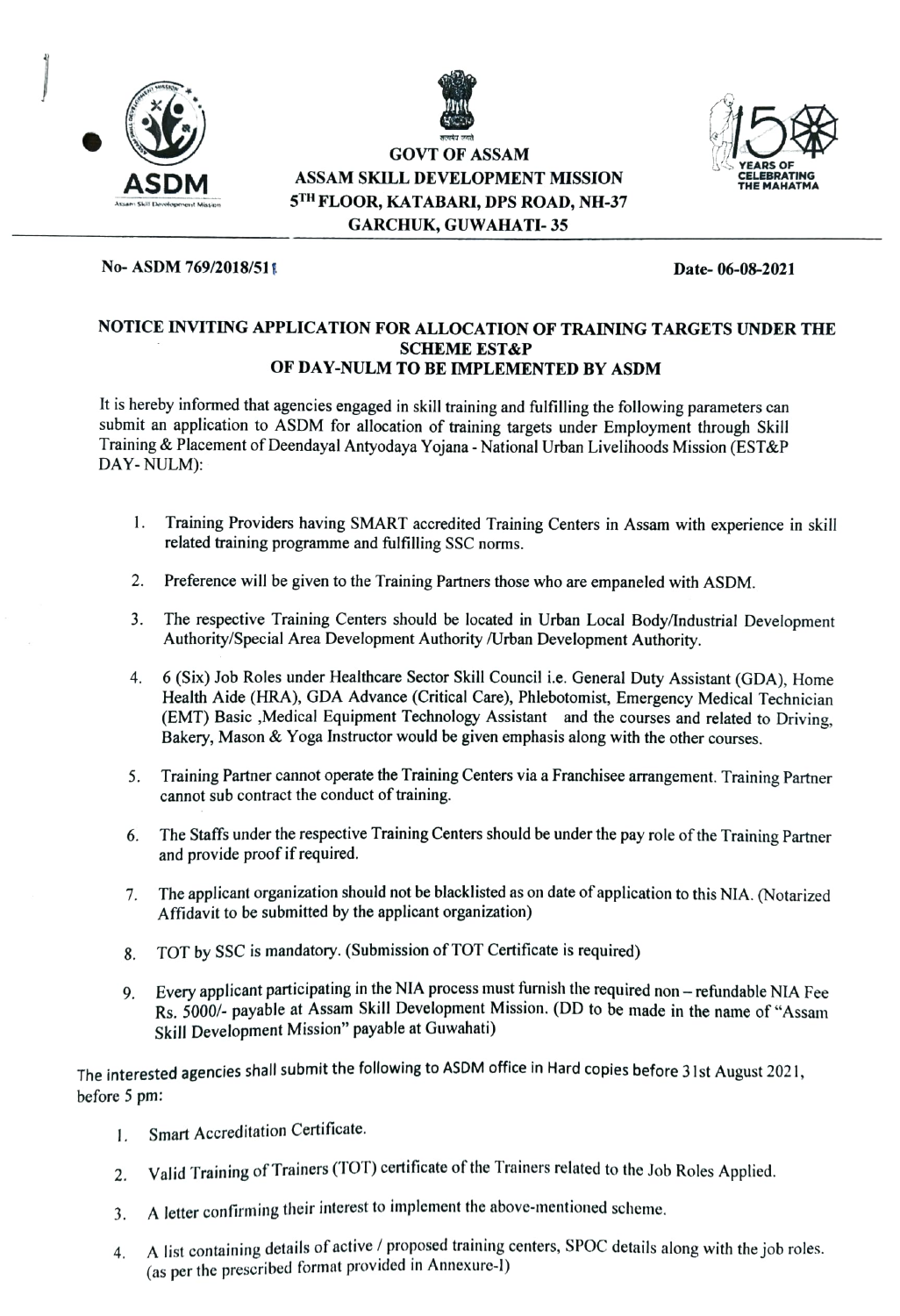- The Training Partner should compulsory be an independent legal entity in India of the below mentioned forms and has Registered and Corporate Offices in the state of Assam. Documents of the same needs to be submitted. 5.
	- Proprietorship Firm Registered under Assam Shops & Establishment Act 1971
	- $\triangleright$  Society Society Registration Certificate
	- $\triangleright$  Trust Registration Certificate & Trust Deed
	- Cooperative Society Registration Certificate and Rules & Regulations
	- > Partnership Firm Registered Partnership Deed
	- ► Partnership Firm Registered Partnership Deed<br>► Company Certificate of Incorporation and Memorandum & Article of Association
	- $\triangleright$  Any other legal entity with its Registered and Corporate Offices in the state of Assam
- Work Experience Letter/Document related to skill training has to be provided by the agency 6.
- 7. Letter of Intent has to be submitted by the agency.
- 8. PAN card of the respective organization.
- 9. Rent Agreement of the Training Center
- 10. The following documents need to be submitted in pen drive
	- $\triangleright$  Soft copy of Annexure I and Annexure II (readable format MS Excel)
	- $\triangleright$  All the hard copies of documents need to be scanned after being duly sealed and signed by the authorized person of Training Partner (PDF Format).

Target Allocation under DAY NULM scheme to any training partners is the sole decision of Mission Director.

The details need to be submitted in hard copy to ASDM latest by 31<sup>st</sup> August 2021, before 5 pm. The details of the SPOC for communication and clarification on this matter are as follows:

Ms. Suprity Das Skill Project Manager 8638500374 Name of SPOC: Designation: Phone no.

### Address:

5th Floor, ASDM Office, Katabari, DPS Road, Garchuk, Guwahati - 781035, Assam

Sd/- Mission Director, Assam Skill Development Mission